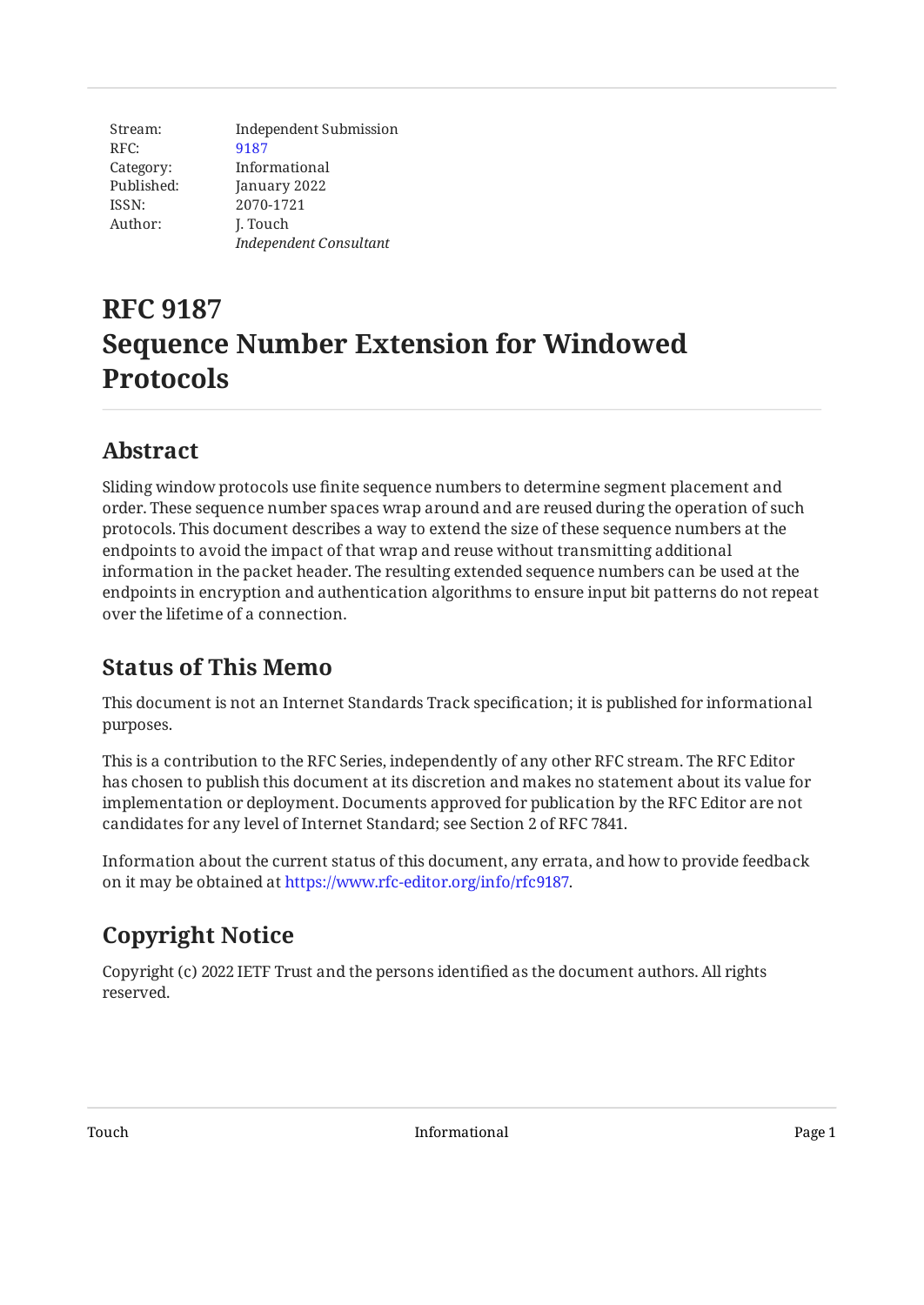This document is subject to BCP 78 and the IETF Trust's Legal Provisions Relating to IETF Documents (<https://trustee.ietf.org/license-info>) in effect on the date of publication of this document. Please review these documents carefully, as they describe your rights and restrictions with respect to this document.

#### <span id="page-1-0"></span>**[Table of Contents](#page-1-0)**

- [1](#page-1-1). [Introduction](#page-1-1)
- [2](#page-2-0). [Background](#page-2-0)
- [3](#page-4-0). [Related Discussion](#page-4-0)
- [4](#page-4-1). [Using SNE in Protocol Design](#page-4-1)
- [5](#page-5-0). [Example Code](#page-5-0)
- [6](#page-8-0). [Validation Suite](#page-8-0)
- [7](#page-8-1). [Security Considerations](#page-8-1)
- [8](#page-9-0). [IANA Considerations](#page-9-0)
- [9](#page-9-1). [Informative References](#page-9-1)

[Acknowledgments](#page-9-2)

[Author's Address](#page-9-3)

#### <span id="page-1-1"></span>**[1. Introduction](#page-1-1)**

Protocols use sequence numbers to maintain ordering and, in sliding window systems, to control the amount of outstanding unacknowledged information. These sequence numbers are finite and thus commonly wrap around during long connections, reusing past values.

It can be useful for protocols to keep track of this wrap around in a separate counter, such that the sequence number and counter together form an equivalent number space that need not wrap. This technique was introduced as "Sequence Number Extension" in the TCP Authentication Option (TCP-AO) [[RFC5925\]](#page-9-4). The example provided there was intended to introduce the concept, but the pseudocode provided is not complete.

This document presents the formal requirements for Sequence Number Extension (SNE), a code example, and a check sequence that can be used to validate this and alternate implementations. Sequence numbers are used in a variety of protocols to support loss detection, reordering, flow control, and congestion control. Limitations in the size of a sequence number protocol field can limit the ways in which these capabilities can be supported.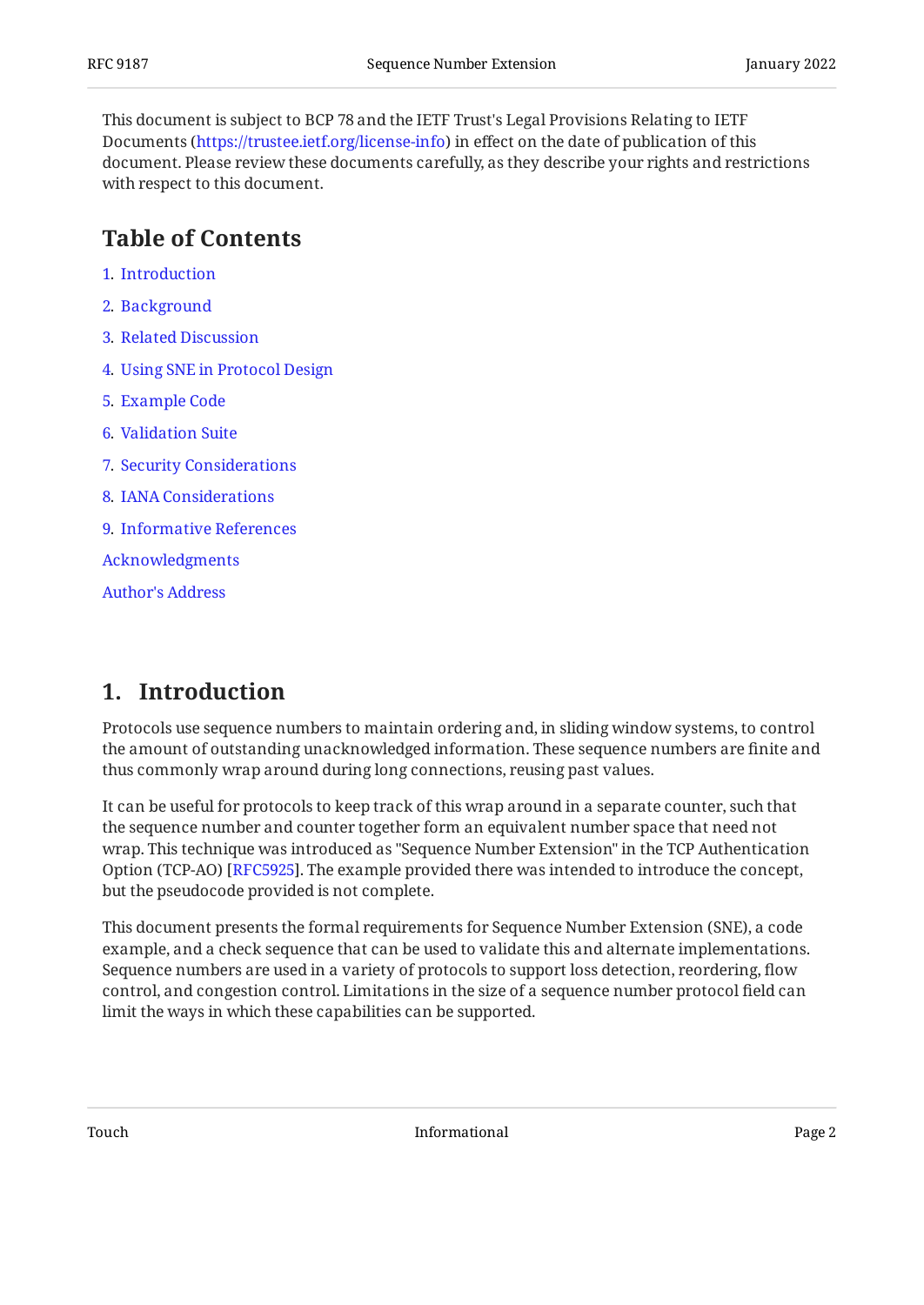Under certain conditions, it is possible for both endpoints of a protocol to keep track of sequence number rollover and effectively extend the sequence number space without requiring modification of the sequence number field used within protocol messages. These conditions assume that the received sequence numbers never vary by more than half the size of the space of the field used in messages, i.e., they never hop forward or backward by more than half that space. This constraint is typical in sliding window protocols, such as TCP. However, although both ends can track rollover unambiguously, doing so can be surprisingly complex. This document provides examples and test cases to simplify that process.

This document is intended for protocol designers who seek to use larger sequence numbers at the endpoints without needing to extend the sequence number field used in messages, such as for authentication protocols, e.g., TCP-AO [RFC5925]. Use of extended sequence numbers should be part of a protocol specification so that both endpoints can ensure they comply with the requirements needed to enable their use in both locations.

The remainder of this document describes how SNE can be supported and provides the pseudocode to demonstrate how received messages can unambiguously determine the appropriate extension value, as long as the reordering is constrained. [Section 2](#page-2-0) provides background on the concept. [Section 3](#page-4-0) discusses currently known uses of SNE. [Section 4](#page-4-1) discusses how SNE is used in protocol design and how it differs from in-band use of sequence numbers. [Section 5](#page-5-0) provides a framework for testing SNE implementations, including example code for the SNE function, and [Section 6](#page-8-0) provides a sequence that can be used by that code for validation. [Section 7](#page-8-1) concludes with a discussion of security issues.

#### <span id="page-2-0"></span>**[2. Background](#page-2-0)**

Protocols use sequence numbers to maintain message order. The transmitter typically increments them either once per message or by the length of the message. The receiver uses them to reorder messages and detect gaps due to inferred loss.

Sequence numbers are represented within those messages (e.g., in the headers) as values of a finite, unsigned number space. This space is typically represented in a fixed-length bit string, whose values range from  $0.(2^N)$ -1, inclusive.

The use of finite representations has repercussions on the use of these values at both the transmitter and receiver. Without additional constraints, when the number space "wraps around", it would be impossible for the receiver to distinguish between the uses of the same value.

As a consequence, additional constraints are required. Transmitters are typically required to limit reuse until they can assume that receivers would successfully differentiate the two uses of the same value. The receiver always interprets values it sees based on the assumption that successive values never differ by just under half the number space. A receiver cannot detect an error in that sequence, but it will incorrectly interpret numbers if reordering violates this constraint.

The constraint requires that "forward" values advance the values by less than half the sequence number space, ensuring that receivers never experience a series of values that violate that rule.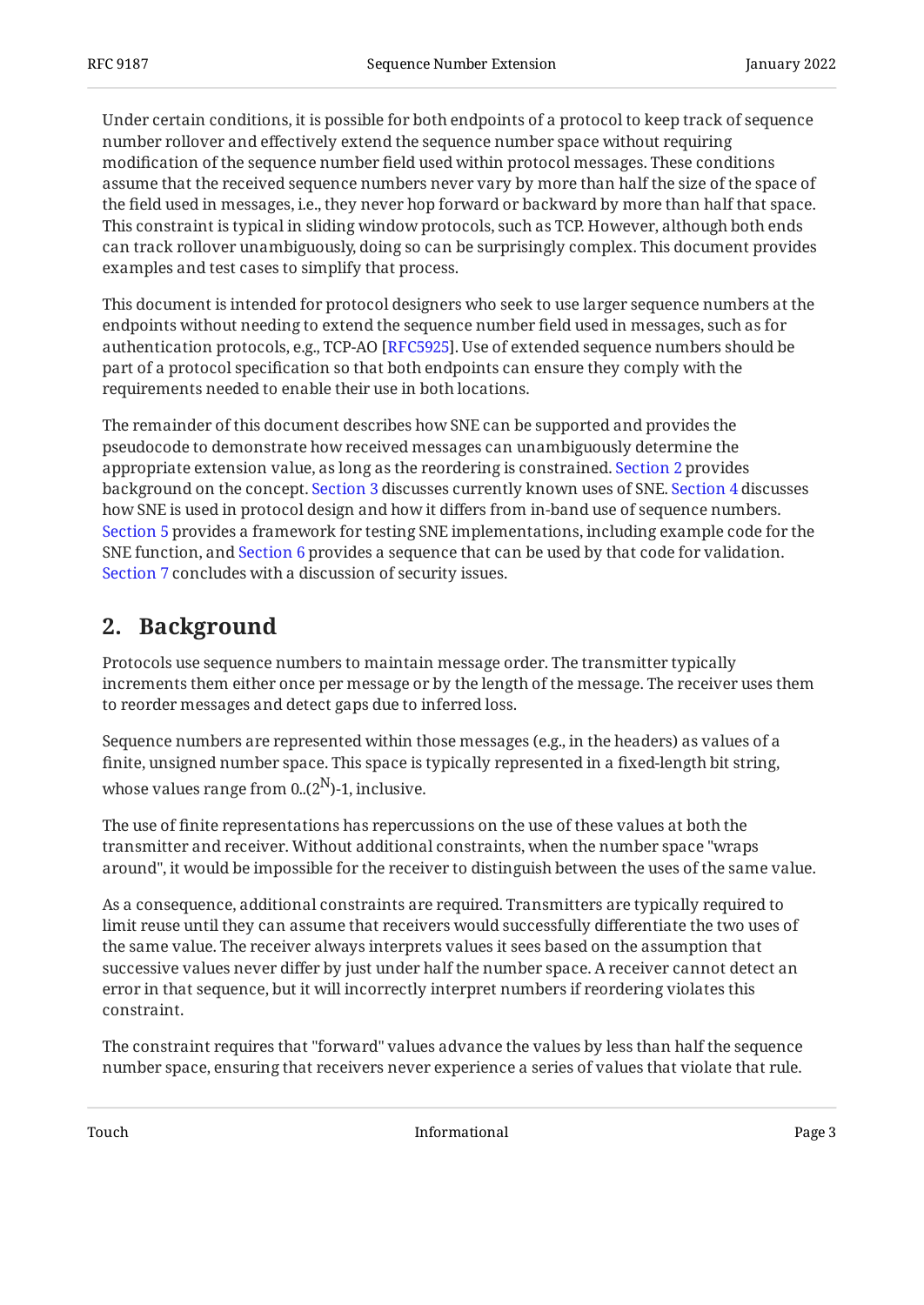We define a sequence space as follows:

- $^{\bullet}$  An unsigned integer within the range of 0..(2 $^{\textrm{N}}$ )-1, i.e., for N bits.
- $^{\bullet}$  An operation that increments values in that space by K, where K < 2 $^{\rm (N\text{-}1)}$ , i.e., less than half the range. This operation is used exclusively by the transmitter.
- $\bullet$  An operation that compares two values in that space to determine their order, e.g., where X < Y implies that X comes before Y.

We assume that both sides begin with the same initial value, which can be anywhere in the space. That value is either assumed (e.g., 0) before the protocol begins or coordinated before other messages are exchanged (as with TCP Initial Sequence Numbers (ISNs) [\[RFC0793\]](#page-9-5)). It is assumed that the receiver always receives values that are always within ( $2^{\rm N}$ )-1, but the successive received values never jump forward or backward by more than  $2^{(N-1)}$ -1, i.e., just under half the range.

No other operations are supported. The transmitter is not permitted to "backup", such that values are always used in "increment" order. The receiver cannot experience loss or gaps larger than  $2^{(N-1)}$ -1, which is typically enforced either by assumption or by explicit endpoint coordination.

An SNE is a separate number space that can be combined with the sequence number to create a larger number space that need not wrap around during a connection.

On the transmit side, SNE is trivially accomplished by incrementing a local counter once each time the sequence number increment "wraps" around or by keeping a larger local sequence number whose least-significant part is the message sequence number and most-significant part can be considered the SNE. The transmitter typically does not need to maintain an SNE except when used in local computations, such as for Message Authentication Codes (MACs) in TCP-AO . [[RFC5925\]](#page-9-4)

The goal of this document is to demonstrate that SNE can be accomplished on the receiver side without transmitting additional information in messages. It defines the stateful function compute\_sne() as follows:

SNE = compute\_sne(seqno)

The compute\_sne() function accepts the sequence number seen in a received message and computes the corresponding SNE. The function includes persistent local state that tracks the largest currently received SNE and seqno combination. The concatenation of SNE and seqno emulates the equivalent larger sequence number space that can avoid wrap around.

Note that the function defined here is capable of receiving any series of seqno values and computing their correct corresponding SNE, as long as the series never "jumps" more than half the number space "backward" from the largest value seen "forward".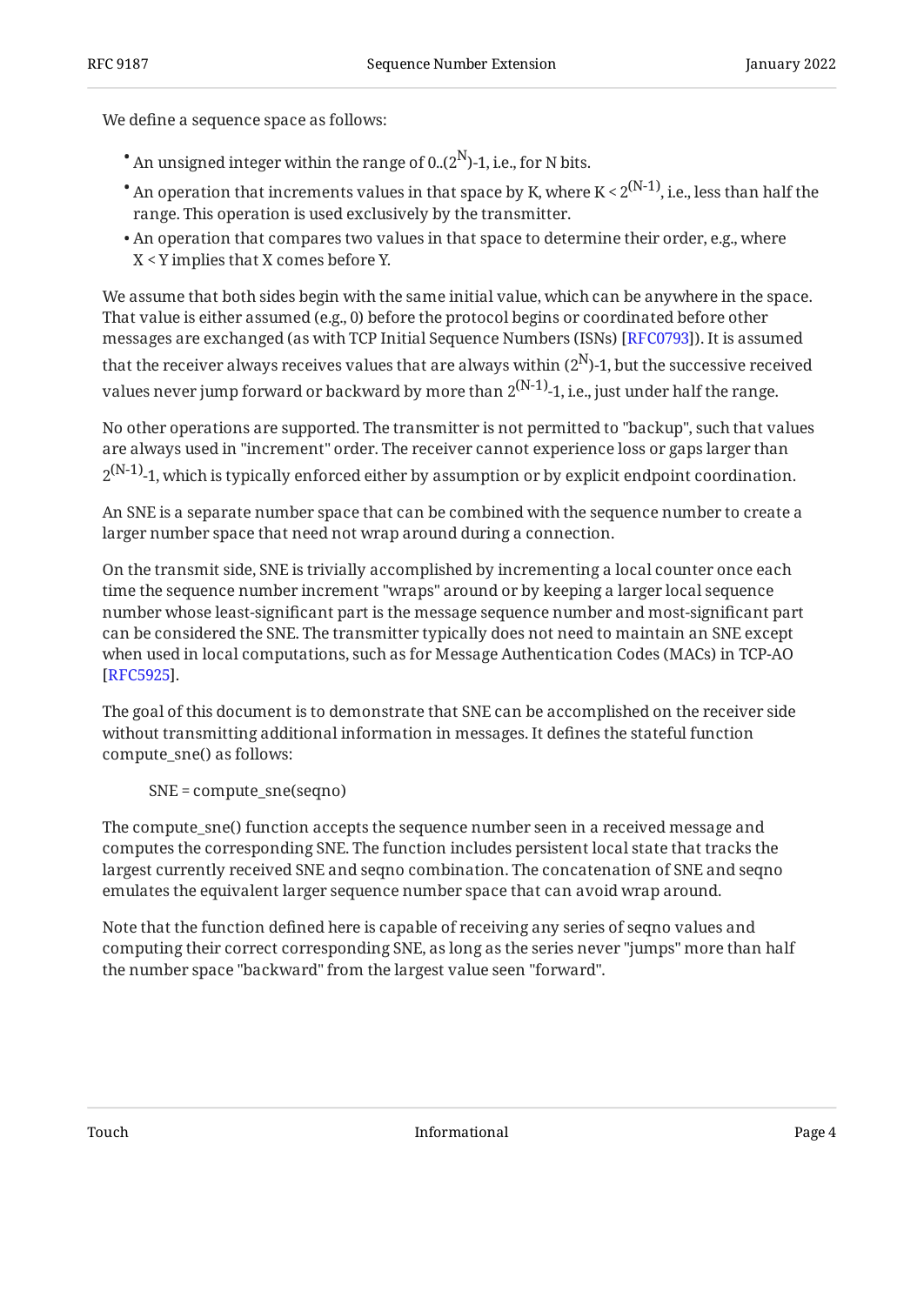#### <span id="page-4-0"></span>**[3. Related Discussion](#page-4-0)**

The DNS uses sequence numbers to determine when a Start of Authority (SOA) serial number is more recent than a previous one, even considering sequence space wrap [RFC1034][RFC1035]. The  $\,$ use of wrapped sequence numbers for sliding windows in network protocols was first described as a sequence number space [IEN74].

A more recent discussion describes this as "serial number arithmetic" and defines a comparison operator it claimed was missing in IEN-74 [ $\rm{RFC1982]}$ . That document defines two operations: addition (presumably shifting the window forward) and comparison (defining the order of two values). Addition is defined in that document as limited to values within the range of 0..windowsize/2-1. Comparison is defined in that document by a set of equations therein, but that document does not provide a way for a receiver to compute the correct equivalent SNE, especially including the potential for sequence number reordering, as is demonstrated in this document.

### <span id="page-4-1"></span>**[4. Using SNE in Protocol Design](#page-4-1)**

As noted in the introduction, message sequence numbers enable reordering, loss detection, flow control, and congestion control. They are also used to differentiate otherwise potentially identical messages that might repeat as part of a sequence or stream.

The size of the sequence number field used within transferred messages defines the ability of a protocol to tolerate reordering and gaps, notably limited to half the space of that field. For

example, a field of 8 bits can reorder and detect losses of smaller than  $2^7$ , i.e., 127 messages. When used for these purposes -- reordering, loss detection, flow control, and congestion control -- the size of the field defines the limits of those capabilities.

Sequence numbers are also used to differentiate messages; when used this way, they can be problematic if they repeat for otherwise identical messages. Protocols using sequence numbers tolerate that repetition because they are aware of the rollover of these sequence number spaces at both endpoints. In some cases, it can be useful to track this rollover and use the rollover count as an extension to the sequence number, e.g., to differentiate authentication MACs. This SNE is never transmitted in messages; the existing rules of sequence numbers ensure both ends can keep track unambiguously -- both for new messages and reordered messages.

The constraints required to use SNE have already been presented as background in [Section 2](#page-2-0). The transmitter must never send messages out of sequence beyond half the range of the sequence number field used in messages. A receiver uses this assumption to interpret whether received numbers are part of pre-wrap sequences or post-wrap sequences. Note that a receiver cannot enforce or detect if the transmitter has violated these assumptions on its own; it relies on explicit coordination to ensure this property is maintained, such as the exchange of acknowledgements.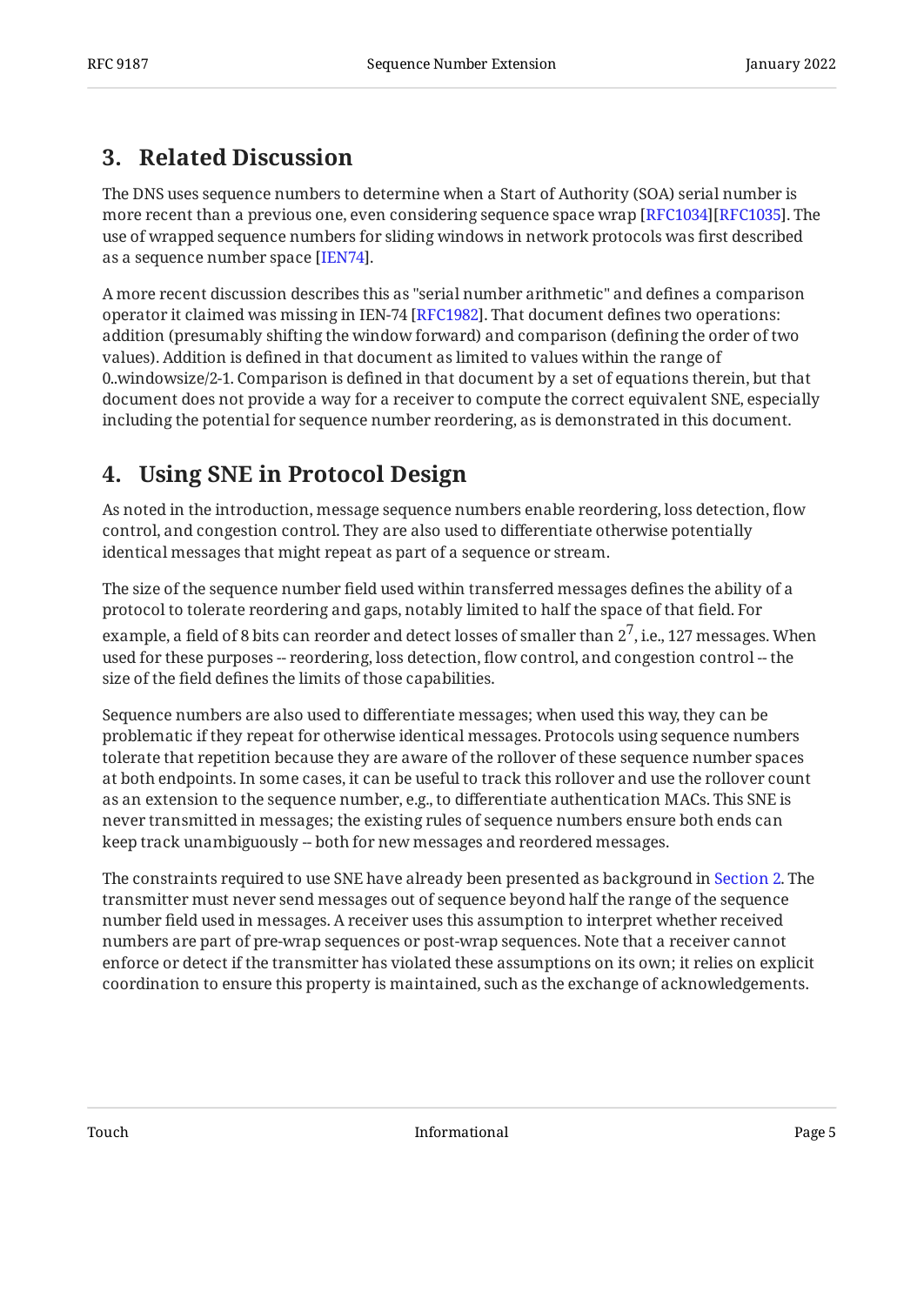SNEs are intended for use when it is helpful for both ends to unambiguously determine whether the sequence number in a message has wrapped and whether a received message is pre-wrap or post-wrap for each such wrap. This can be used by both endpoints to ensure all messages of arbitrarily long sequences can be differentiated, e.g., ensuring unique MACs.

SNE does not extend the actual sequence space of a protocol or (thus) its tolerance to reordering or gaps. It also cannot improve its dynamic range for flow control or congestion control, although there are other somewhat related methods that can, such as window scaling [\[RFC7323](#page-9-10)] (which increases range at the expense of granularity).

SNE is not needed if messages are already unique over the entirety of a transfer sequence, e.g., either because the sequence number field used in its messages never wrap around or because other fields provide that disambiguation, such as timestamps.

### <span id="page-5-0"></span>**[5. Example Code](#page-5-0)**

The following C code is provided as a verified example of SNE from 16 to 32 bits. The code includes both the framework used for validation and the compute\_sne() function, the latter of which can be used operationally.

A correct test will indicate "OK" for each test. An incorrect test will indicate "ERROR" where applicable.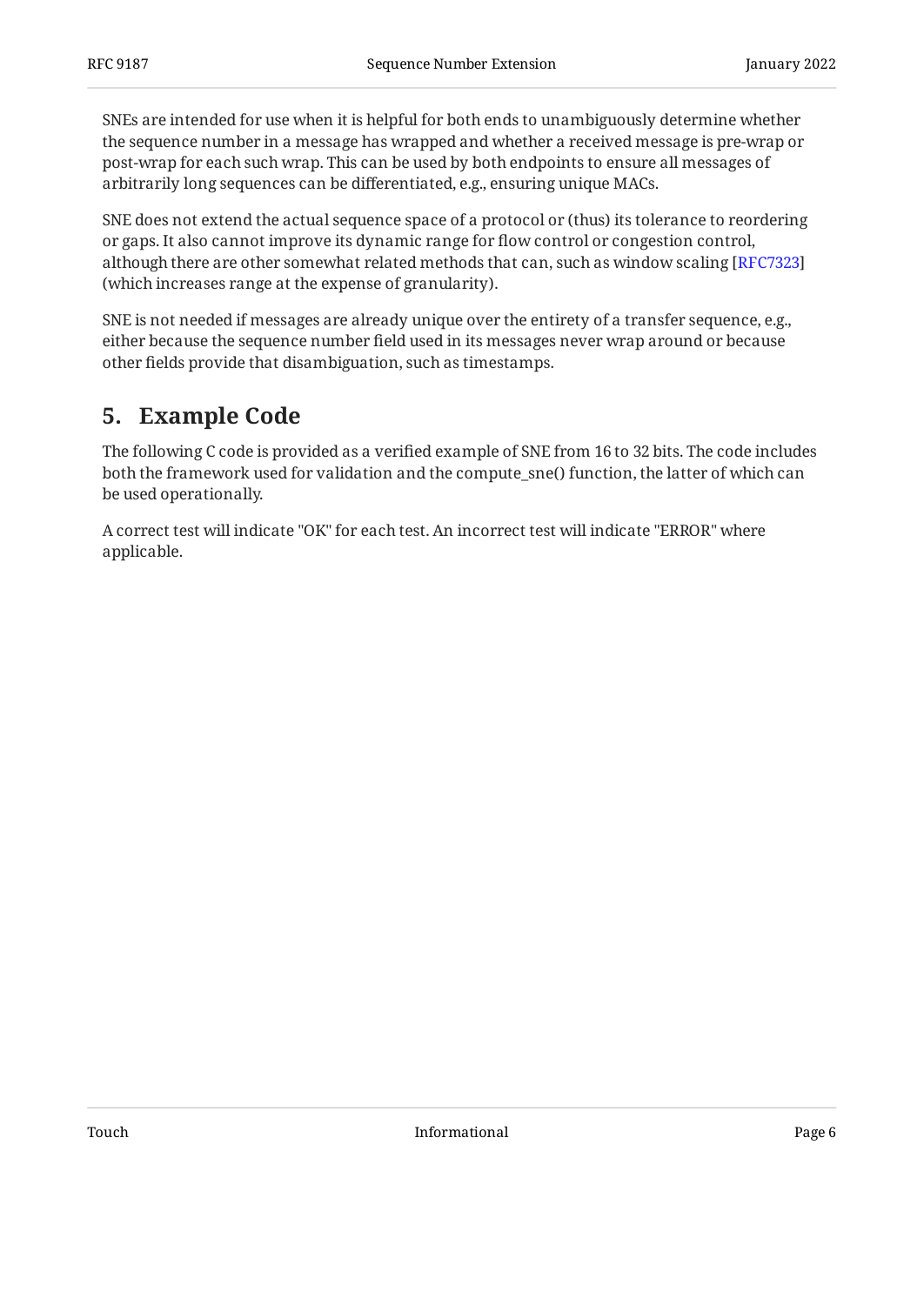```
<CODE BEGINS> file "compute_sne.c"
#include <stdio.h>
#include <sys/param.h>
#define distance(x,y) ((x) < (y))?((y) - (x)) : ((x) - (y))#define SNEDEBUG 1
// This is the core code, stand-alone, to compute SNE from seqno
// >> replace this function with your own code to test alternates
unsigned long compute_sne(unsigned long seqno) {
     // INPUT: 32-bit unsigned sequence number (low bits)
     // OUTPUT: 32-bit unsigned SNE (high bits)
     // variables used in this code example to compute SNE:
    static unsigned long<br>RCV\_SNE = 0:
                          // high-watermark SNE
     static int
       RCV_SNE_FLAG = 1; // set during first half rollover
                           // (prevents re-rollover)
    static unsigned long<br>RCV_PREV_SEQ = 0:
                          // high-watermark SEQ
     unsigned long
       holdSNE; // temp copy of output
    holdSNE = RCV_SNE; \frac{1}{2} // use current SNE to start
     if (distance(seqno,RCV_PREV_SEQ) < 0x80000000) {
         // both in same SNE range?
         if ((seqno >= 0x80000000) && (RCV_PREV_SEQ < 0x80000000)) {
            1/7 jumps fwd over N/2?<br>RCV_SNE_FLAG = 0;
                                      // reset wrap increment flag
 }
         RCV_PREV_SEQ = MAX(seqno,RCV_PREV_SEQ);
                                       // move prev forward if needed
     } else {
             // both in diff SNE ranges
            if (seqno < 0 \times 80000000) {
                 // jumps forward over zero?
                 RCV_PREV_SEQ = seqno; // update prev
                if (RCV_SNE_FLAG == 0) // first jump over zero? (wrap)
RCV_SNE_FLAG = 1;
 // set flag so we increment once
                    RCV_SNE = RCV_SNE + 1;
                               // increment window
                     holdSNE = RCV_SNE;
                               // use updated SNE value
 }
             } else {
                 // jump backward over zero
                holdsNE = RCV_SNE - 1; // use pre-rollover SNE value
 }
 }
     #ifdef SNEDEBUG
```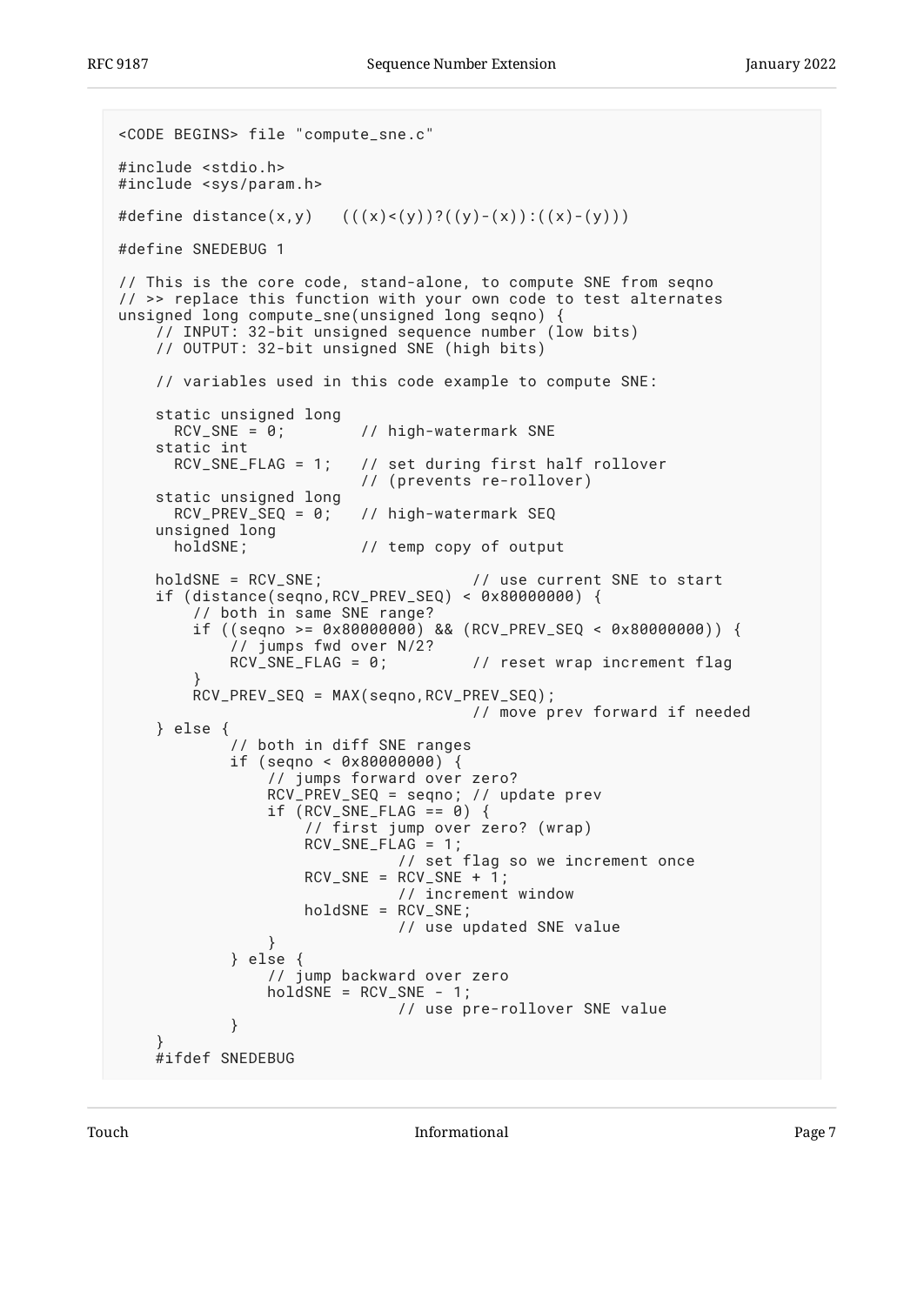```
 fprintf(stderr,"state RCV_SNE_FLAG = %1d\n",
 RCV_SNE_FLAG);
 fprintf(stderr,"state RCV_SNE = %08lx\n", RCV_SNE);
 fprintf(stderr,"state RCV_PREV_SEQ = %08lx\n", RCV_PREV_SEQ);
    #endif
    return holdSNE;
}
int main() {
    // variables used as input and output:
   unsigned long SEG_SEQ; \frac{1}{2} // input - received SEQ
    unsigned long SNE; // output - SNE corresponding
                               // to received SEQ
    // variables used to validate the computed SNE:
 unsigned long SEG_HIGH; // input - xmitter side SNE
 // -> SNE should match this value
    unsigned long long BIG_PREV; // prev 64-bit total seqno
   unsigned long long BIG_THIS = 0; // current 64-bit total seqno
                               // -> THIS, PREV should never jump
                                // more than half the SEQ space
  char *prompt = "Input hex numbers only (0x is optional)\n\n")
                 "\tHex input\n"
                 "\t(2 hex numbers separated by whitespace,"
                 "each with 8 or fewer digits)";
    fprintf(stderr,"%s\n",prompt);
   while (scanf("%lx %lx", &SEG_HIGH, &SEG_SEQ) == 2) {
        BIG_PREV = BIG_THIS;
        BIG_THIS = (((unsigned long long)SEG_HIGH) << 32)
                |\cdot| (unsigned long long)SEG_SEQ);
        // given SEG_SEQ, compute SNE
        SNE = compute_sne(SEG_SEQ);
 fprintf(stderr," SEG_SEQ = %08lx\n", SEG_SEQ);
 fprintf(stderr," SNE = %08lx\n", SNE);
 fprintf(stderr," SEG_HIGH = %08lx %s\n",SEG_HIGH,
 (SEG_HIGH == SNE)? " - OK" : " - ERROR !!!!!!!");
        fprintf(stderr,"\t\tthe jump was %16llx %s %s\n",
 distance(BIG_PREV,BIG_THIS),
 ((BIG_PREV < BIG_THIS)?"+":"-"),
 (((distance(BIG_PREV,BIG_THIS)) > 0x7FFFFFFF)
 ? "ILLEGAL JUMP" : "."));
 fprintf(stderr,"\n");
 fprintf(stderr,"\n");
        fprintf(stderr,"%s\n",prompt);
    }
}
<CODE ENDS>
```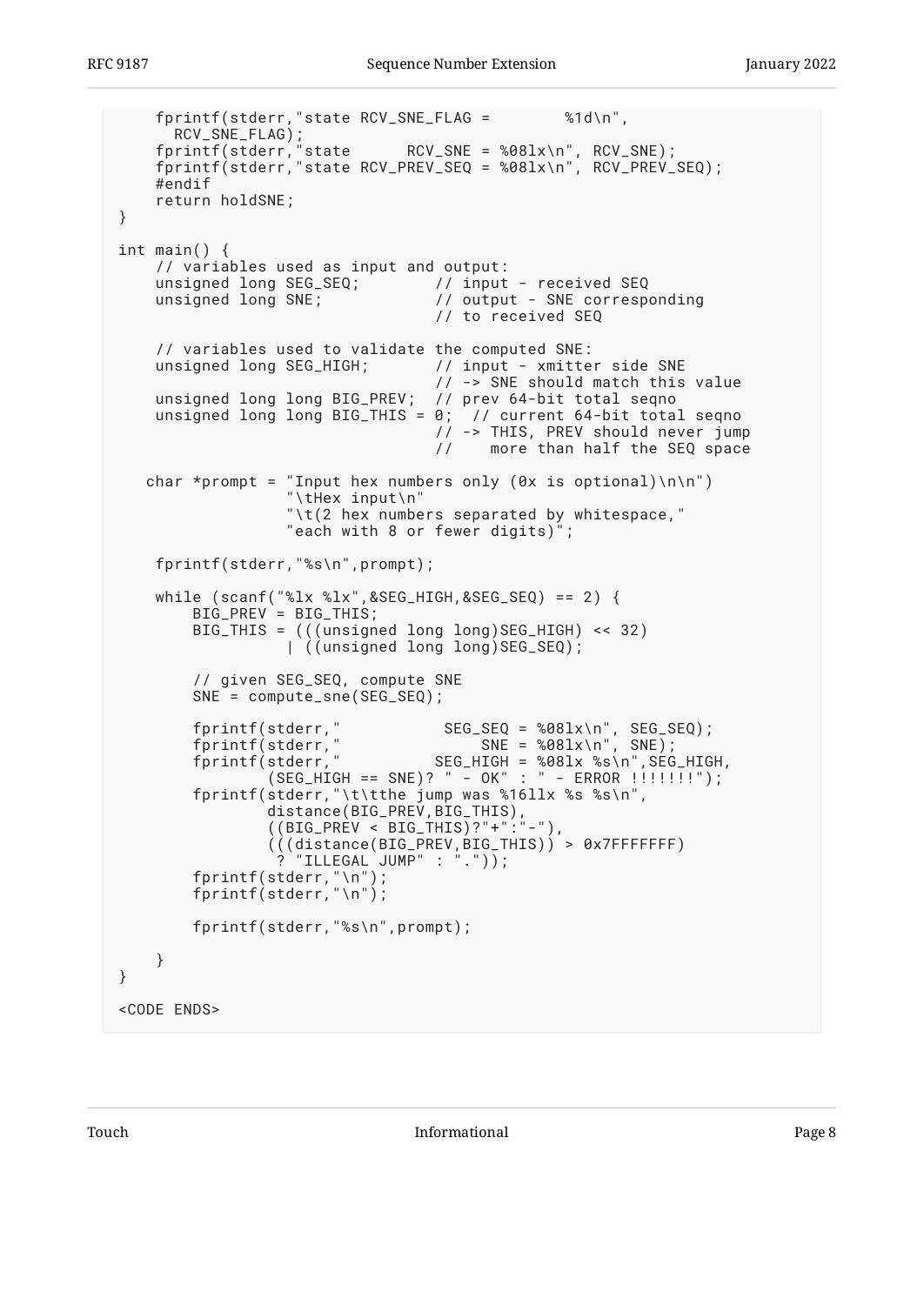### <span id="page-8-0"></span>**[6. Validation Suite](#page-8-0)**

The following numbers are used to validate SNE variants and are shown in the order they legitimately could be received. Each line represents a single 64-bit number, represented as two hexadecimal 32-bit numbers with a space between. The numbers are formatted for use in the example code provided in [Section 5.](#page-5-0)

A correctly operating extended sequence number system can receive the least-significant half (the right side) and compute the correct most-significant half (the left side) correctly. It specifically tests both forward and backward jumps in received values that represent legitimate reordering.

| 00000000             | AAAAAAAA             |
|----------------------|----------------------|
| 00000000             | 30000000             |
| 00000000             | 90000000             |
| 00000000             | 70000000             |
| 00000000             | a0000000             |
| 00000001             | 00000001             |
| 00000000             | e0000000             |
| 00000001             | 00000000             |
| 00000001             | 7fffffff             |
| 00000001             | 00000000             |
| 00000001             | 50000000             |
| 00000001             | 80000000             |
| 00000001             | 00000001             |
| 00000001             | 40000000             |
| 00000001             | 90000000             |
| 00000001             | b0000000             |
| 00000002             | 0fffffff             |
| 00000002             | 20000000             |
| 00000002             | 90000000             |
| 00000002             | 70000000             |
| 00000002             | A0000000             |
| 00000003             | 00004000             |
| 00000002<br>00000003 | D0000000<br>20000000 |
| 00000003             | 90000000             |
| 00000003             | 70000000             |
| 00000003             | A0000000             |
| 00000004             | 00004000             |
| 00000003             | DAAAAAAA             |
|                      |                      |

#### <span id="page-8-1"></span>**[7. Security Considerations](#page-8-1)**

Sequence numbers and their extensions can be useful in a variety of security contexts. Because the extension part (most-significant half) is determined by the previously exchanged sequence values (least-significant half), the extension should not be considered as adding entropy for the purposes of message authentication or encryption.